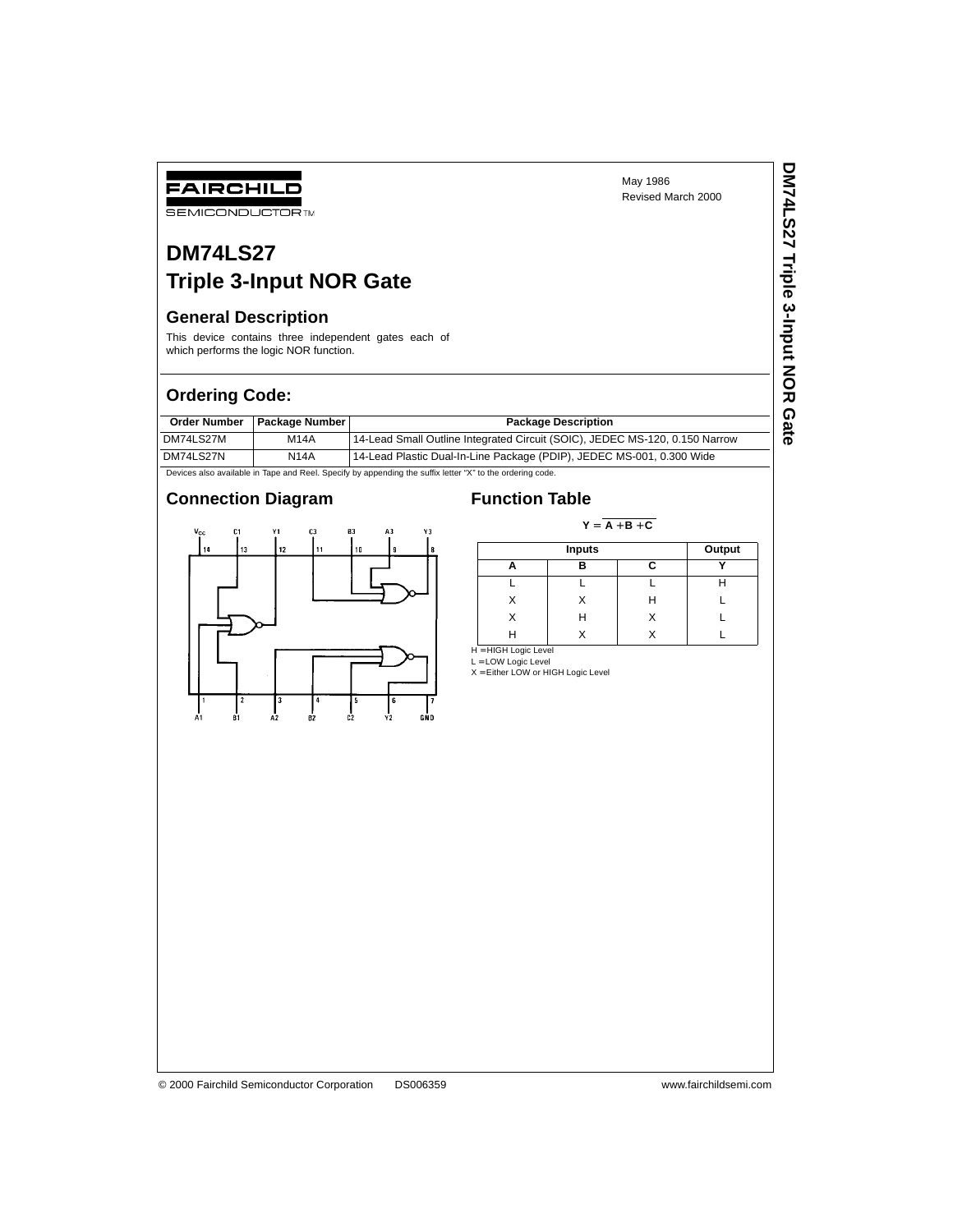### **Absolute Maximum Ratings**(Note 1)

| Supply Voltage                       | 7V                                  |
|--------------------------------------|-------------------------------------|
| Input Voltage                        | 7V                                  |
| Operating Free Air Temperature Range | $0^{\circ}$ C to +70 $^{\circ}$ C   |
| Storage Temperature Range            | $-65^{\circ}$ C to $+150^{\circ}$ C |

**Note 1:** The "Absolute Maximum Ratings" are those values beyond which the safety of the device cannot be guaranteed. The device should not be operated at these limits. The parametric values defined in the Electrical Characteristics tables are not guaranteed at the absolute maximum ratings. The "Recommended Operating Conditions" table will define the conditions for actual device operation.

### **Recommended Operating Conditions**

| Symbol          | <b>Parameter</b>                 | Min  | Nom | Max    | <b>Units</b> |
|-----------------|----------------------------------|------|-----|--------|--------------|
| $V_{\rm CC}$    | <b>Supply Voltage</b>            | 4.75 |     | 5.25   |              |
| $V_{\text{IH}}$ | <b>HIGH Level Input Voltage</b>  |      |     |        |              |
| $V_{IL}$        | <b>LOW Level Input Voltage</b>   |      |     | 0.8    |              |
| <sup>I</sup> OH | <b>HIGH Level Output Current</b> |      |     | $-0.4$ | mA           |
| $I_{OL}$        | <b>LOW Level Output Current</b>  |      |     |        | mA           |
|                 | Free Air Operating Temperature   |      |     | 70     | °C           |

### **Electrical Characteristics**

over recommended operating free air temperature range (unless otherwise noted)

| Symbol           | Parameter                                                                | <b>Conditions</b>                                             | Min   | Typ<br>(Note 2) | Max            | Units  |
|------------------|--------------------------------------------------------------------------|---------------------------------------------------------------|-------|-----------------|----------------|--------|
| V <sub>1</sub>   | Input Clamp Voltage                                                      | $V_{CC}$ = Min, $I_1$ = -18 mA                                |       |                 | $-1.5$         | V      |
| $V_{OH}$         | <b>HIGH Level</b>                                                        | $V_{CC}$ = Min, $I_{OH}$ = Max,                               | 2.7   | 3.4             |                | $\vee$ |
|                  | Output Voltage                                                           | $V_{II}$ = Max                                                |       |                 |                |        |
| $V_{OL}$         | <b>LOW Level</b>                                                         | $V_{CC}$ = Min, $I_{CI}$ = Max,                               |       | 0.35            | 0.5            | $\vee$ |
|                  | Output Voltage                                                           | $V_{IH} = Min$                                                |       |                 |                |        |
|                  |                                                                          | $I_{\text{OL}} = 4 \text{ mA}$ , $V_{\text{CC}} = \text{Min}$ |       | 0.25            | 0.4            |        |
| 4                | Input Current @ Max Input Voltage                                        | $V_{CC}$ = Max, $V_1$ = 7V                                    |       |                 | 0.1            | mA     |
| $I_{\text{IH}}$  | <b>HIGH Level Input Current</b>                                          | $V_{CC}$ = Max, $V_1$ = 2.7V                                  |       |                 | 20             | μA     |
| Iμ.              | <b>LOW Level Input Current</b>                                           | $V_{CC}$ = Max, $V_1$ = 0.4V                                  |       |                 | $-0.36$        | mA     |
| $I_{OS}$         | <b>Short Circuit Output Current</b>                                      | $V_{CC}$ = Max (Note 3)                                       | $-20$ |                 | $-100$         | mA     |
| $I_{\text{CCH}}$ | Supply Current with Outputs HIGH                                         | $V_{C}$ = Max                                                 |       | $\overline{2}$  | $\overline{a}$ | mA     |
| ICCL             | Supply Current with Outputs LOW                                          | $V_{C}C = Max$                                                |       | 3.4             | 6.8            | mA     |
|                  | <b>Note 2:</b> All typicals are at $V_{CC} = 5V$ , $T_A = 25^{\circ}C$ . |                                                               |       |                 |                |        |

**Note 3:** Not more than one output should be shorted at a time, and the duration should not exceed one second.

### **Switching Characteristics**

at  $V_{CC} = 5V$  and  $T_A = 25^{\circ}C$ 

|                  | Parameter                                          | $R_1 = 2 k\Omega$ |     |               |     |              |
|------------------|----------------------------------------------------|-------------------|-----|---------------|-----|--------------|
| Symbol           |                                                    | $C_1 = 15 pF$     |     | $C_1 = 50 pF$ |     | <b>Units</b> |
|                  |                                                    | Min               | Max | Min           | Max |              |
| t <sub>PLH</sub> | Propagation Delay Time<br>LOW-to-HIGH Level Output | 3                 | 13  | 5             | 18  | ns           |
| $t_{\sf PHL}$    | Propagation Delay Time<br>HIGH-to-LOW Level Output | 3                 | 10  | 4             | 15  | ns           |

www.fairchildsemi.com 2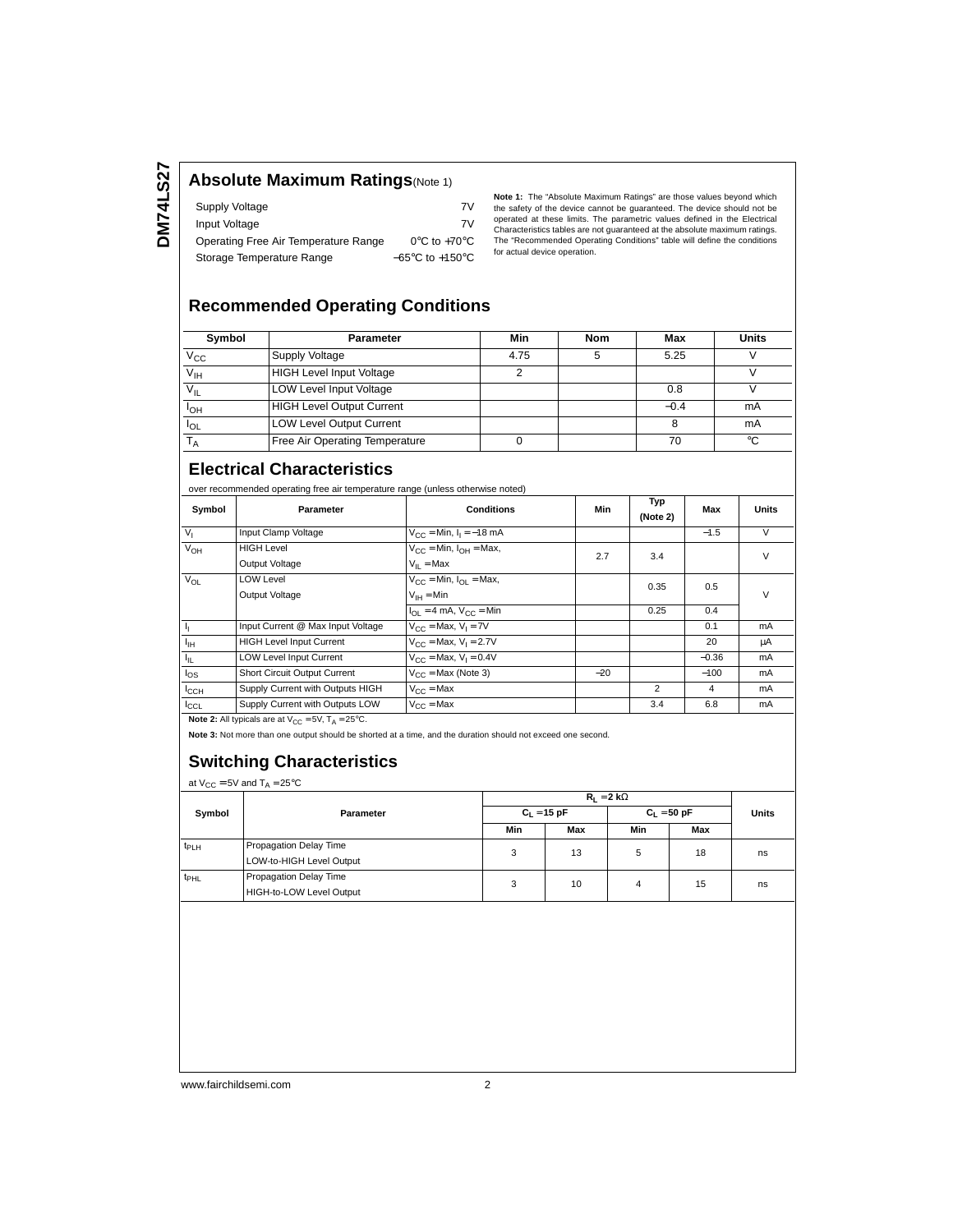